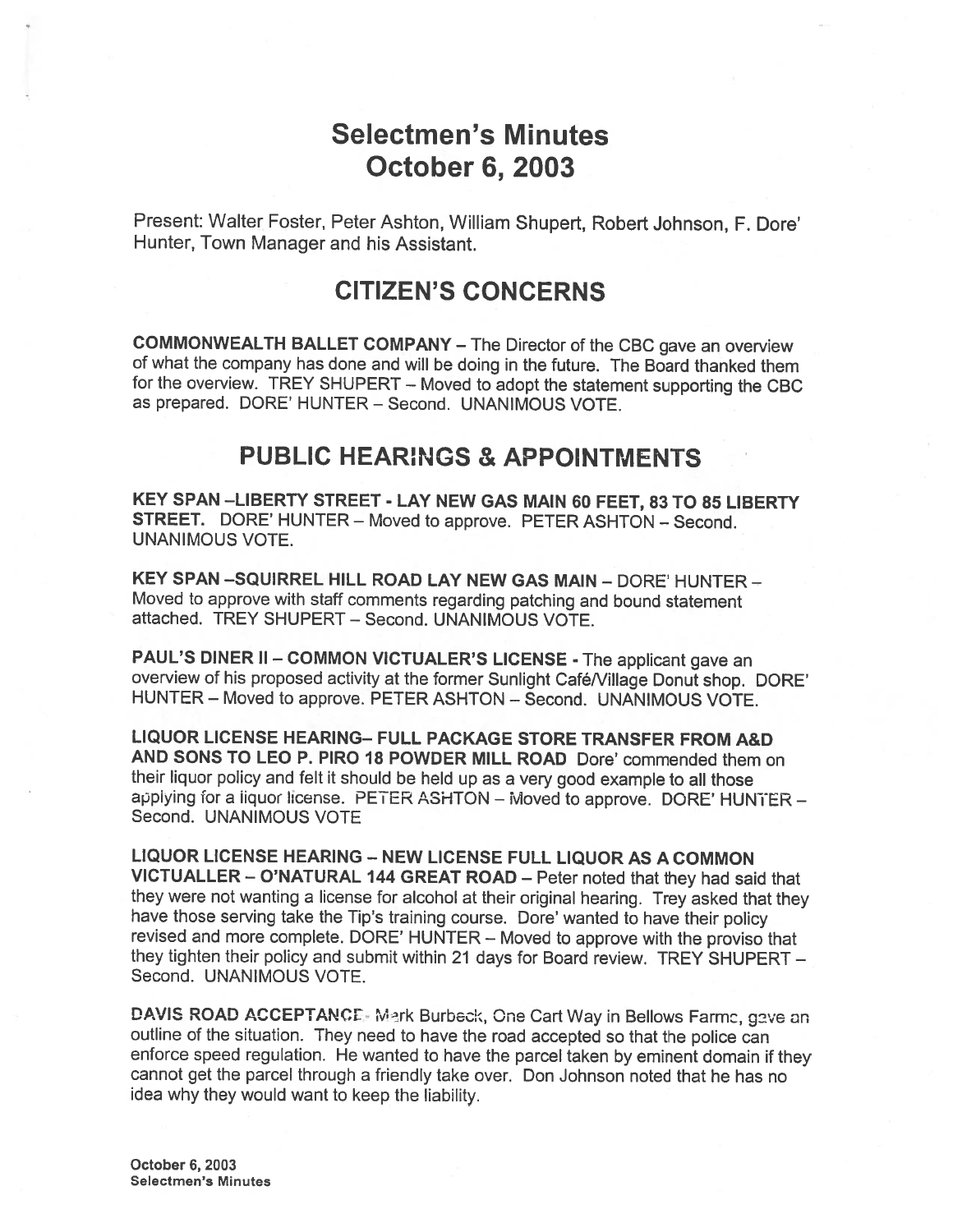Steve Graham noted that at the time the transaction took place, they just missed it during the condo craze when it was transferred. The developer would like the roads taken in Bellow's Farms. He would like <sup>a</sup> friendly transaction.

Don spoke about his conversation with Mr. Bruce from Briar Brook. They want utilities and compensation. Don feels that this is do able but the treatment <sup>p</sup>lant has been talked about. Trey spoke about the fact that this has been going on for JO years. He has heard that they want easements and compensation. He felt we should go forward to <sup>a</sup> friendly taking and work through the issues and then if it goes to <sup>a</sup> hostile we will need to look at the cost.

Dore' asked that the Town Manager draw up <sup>a</sup> contract send to them and ge<sup>t</sup> this rectified, he also noted that they have the right to pass and repass.

Peter proposed that we demand an appointment with the Briar Brook representatives to work this out.

Graham said he was encouraged with the conversation this evening.

Walter said he agreed with Dore ad Peter to get them in and get this rectified. He wanted to see what they thought, and are they aware that is <sup>a</sup> pass and repass situation. Dore' suggested that they get notices to the Briar Brook letting them know what is going on and the implications to their Association.

Sam Nablo noted that they were pleased with the attention the Board taken.

John Scanlon urged them to go ahead and take the property not to wait.

Peter said we need to demand to meet with them within the month. Staff was asked to arrange this meeting.

#### CONSERVATION COMMISSION OVERSIGHT MEETING -

Andy Magee gave an overview of the issues they are working on and future issues and goals. Walter thanked him for he and his committees work. Peter asked about interaction with the Water District, Andy said not that often, but is fine when they do.

#### RECREATION COMMISSION OVERSIGHT MEETING

Ron Schlegel, Michelle Zaremba — The commission needs one full member and two associates. They are concerned that the fees were raised and they lost beach memberships this summer. Walter asked if they are looking into field space and if any studies are being performed. Dore' asked about any plans for Morrison Property. They have <sup>a</sup> list of priorities ranging from small things to the School Street field issues. Dore' felt we need to have a plan to do a layout to see what they want to happen with  $\frac{1}{2}$  is set lands and he further noted that we should be coming to some consensus of what is going on with the Morrison Property. CPC funds may be available but there must be <sup>a</sup> plan in place.

October 6, 2003 Selectmen's Minutes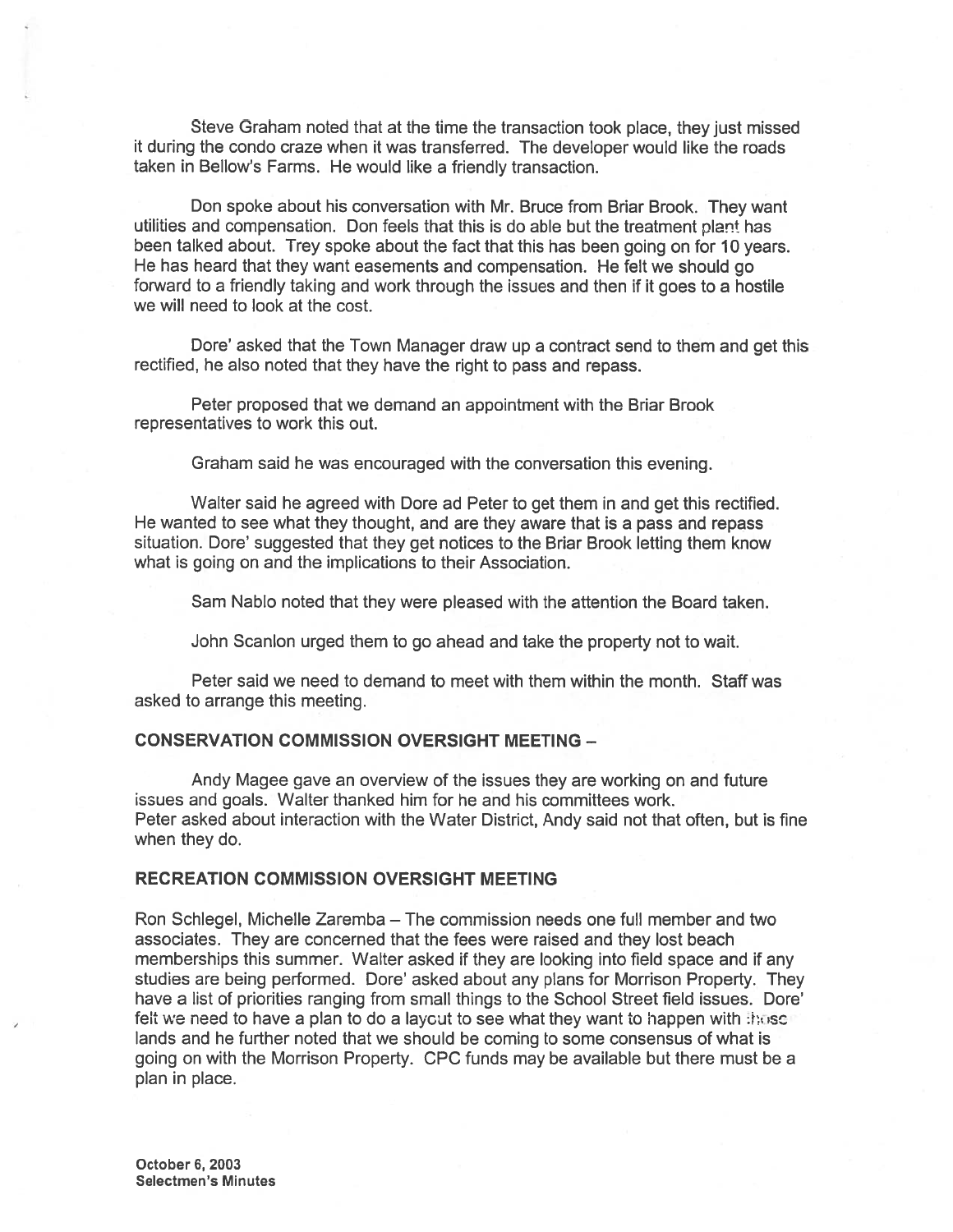Peter wanted to have them working on plans for School Street, Morrison land as well as the property behind Brook side Mall. Peter commented on beach fee decline. He would like to see recommendations from them and to help them understand the reasons why it may have declined.

Michelle expressed her displeasure in the fact that the recreation area behind the South Acton Fire is <sup>a</sup> mess with people letting their dogs defecate and just leaving it for small children to become exposed to it. A Kiosk has been set up with poop bags but when and if they do, they leave the bags on the grass and do not dispose of it properly. It has become <sup>a</sup> really unhealthy condition at that site. She asked what we could do to stop this. The Board assured her that <sup>a</sup> leash law would not combat this issue

## SELECTMEN'S BUSINESS

TOWN MEETING - Don has the signed document with regard to Station Master House. DORE' HUNTER – Moved that this Board recommend this Article at the Special Town Meeting pending Planning Board recommendation. Motion withdrawn.

Peter was concerned about the carriage house; he is seeking greater strength in the agreemen<sup>t</sup> and wanted to nail the use down. Trey wanted to attend the Planning Board hearing on this and to deliver the agreement. Don will ge<sup>t</sup> <sup>a</sup> side letter about the use of the Carriage House from Mr. Bertolami.

COMMUNITY PRESERVATION COMMITTEE APPOINTMENTS — Walter Foster, Susan Mitchell-Hardt, Catherine Coleman, Mimi Herrington are up for reappointment. DORE' HUNTER — Moved to accep<sup>t</sup> the reappointments as set forth in the memo of October 6<sup>th.</sup> PETER ASHTON- Second. UNANIMOUS VOTE

HISTORIC DISTRICT APPOINTMENT — BRIAN BENDIG, ALTERNATE 6130106 — DORE' HUNTER - Moved to appoint Brian Bendig as Alternate, and that when elevated to Regular Member <sup>a</sup> full Board of Selectmen Interview will beheld. TREY SHUPERT — Second. UNANIMOUS

BALL FIELD ADVERTISING SIGNS ROUTE 2A AND 27— Walter outlined the repor<sup>t</sup> from Nancy McShea. Peter has worked with the little leagues and feels it is <sup>a</sup> reasonable request. Dore' asked that they have <sup>a</sup> two year policy and it was noted that they wanted to remain at three years. PETER ASHTON - Moved to approve three year ROBERT JOHNSON — Seconded — UNANIMOUS VOTE

MAISON MAISON, #5 STRAWBERRY HILL ROAD - REQUEST TO STAY OPEN UNTIL MIDNIGHT TO SERVE LIQUOR. DORE' HUNTER - Moved to approve. TREY SHUPERT — Second — UNANIMOUS VOTE.

REQUEST FOR REDUCED FEE - Dore' said we do not have a policy on discounting the Dump fee. He thinks we need to develop <sup>a</sup> procedure and verification of need. Dote' asked that the Manager bring forward <sup>a</sup> procedure or not. Trey said we need to have <sup>a</sup> policy that is fairly liberal. Staff will follow up with home owner to let them know we are looking in to his reques<sup>t</sup>

October 6, 2003 Selectmen's Minutes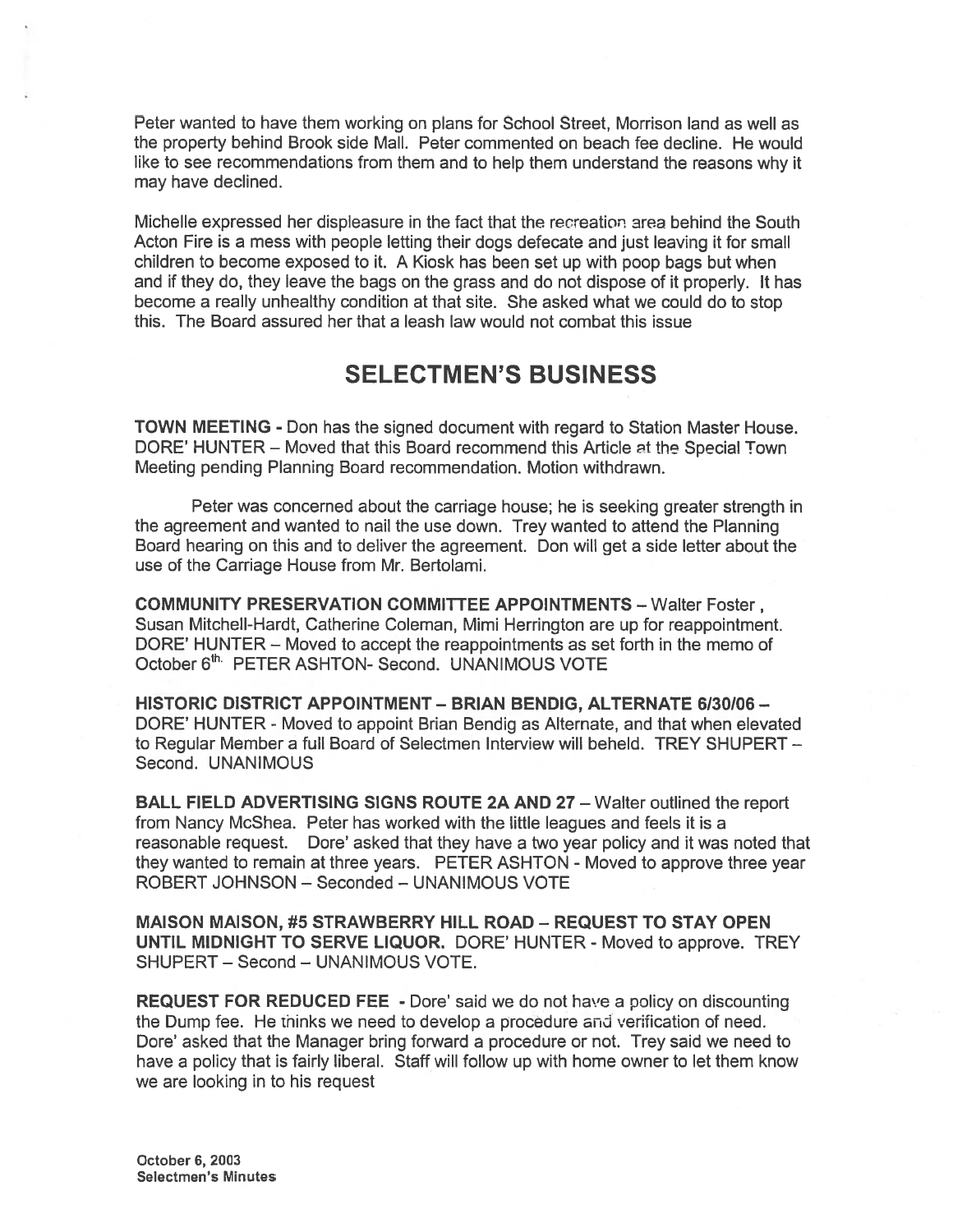### OTHER BUSINESS

Trey up dated the Board on the effort regarding Danny's Place. They have a feasibility study in progress. They will be asking the Moderator for time at the Special Town Meeting to address issues of the feasibility study. I

Dore' spoke about attending the MMA meeting.

Bob Johnson spoke about the letter from Boxboro on combined municipal services.<br>They are having a meeting on October 23<sup>rd</sup>. Don will draft a response.

Walter spoke about JTAC to look at REP to hire consultant for \$25,000 to look at synergies with school and town. They have voted to hold off sending the RFP out.

## CONSENT AGENDA

DORE' HUNTER — Moved to approve. PETER ASHTON — Second. UNANIMOUS VOTE.

# TOWN MANAGER'S REPORT

SPECIAL TOWN MEETING — The Board discussed the location of the room for Pre Town Meeting use.

# EXECUTIVE SESSION

Christine Joyce Recording Clerk

 $\big)$   $\big)$ / 1 Le Ville **Slerk**  $Cehther$  2002

**Date**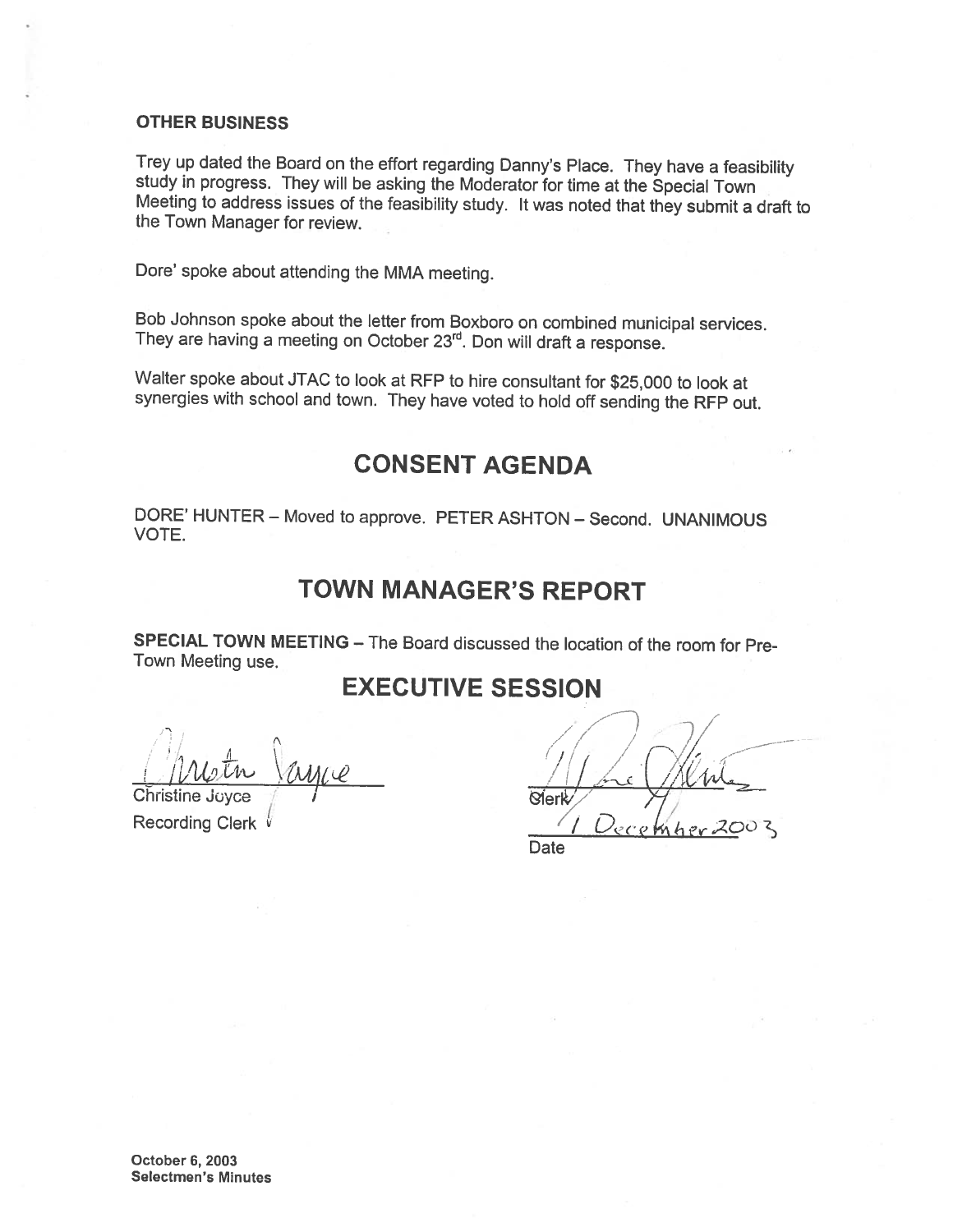TO: Board of Selectmen, Sewer Commissioners

FROM: Walter Foster, Chairman

SUBJECT: Selectmen and Sewer Commissioners Report

## OCTOBER 6, 2003 MEETING BEGINS AT 7:00 P.M.

### I. CITIZEN'S CONCERNS

II SEWER COMMISSIONERS' BUSINESS No Business

### III. PUBLIC HEARINGS & APPOINTMENTS

- 1. 7:01 COMMONWEALTH BALLET COMPANY Enclosed <sup>p</sup>lease find materials in the subject regard.
- 2. 7:05 KEYSPAN Enclosed please find a request and staff comment regarding a request from Keyspan for installation of <sup>a</sup> gas line to an existing home at 83 Liberty Street, for Board consideration.
- 3. 7:08 KEYSPAN Enclosed <sup>p</sup>lease find <sup>a</sup> request and staff comment regarding <sup>a</sup> petition from Keyspan for the installation of <sup>a</sup> gas line on Squirrel Hill Road, for Board consideration.
- 4. 7:10 PAUL'S DINER II, <sup>166</sup> GREAT ROAD Enclosed <sup>p</sup>lease find an application for <sup>a</sup> Common Victualler's License and staff comment, for Board consideration.
- 5. 7:15 LIQUOR LICENSE TRANSFER HEARING, LAST NATIONAL WINE Enclosed please find materials regarding the transfer of a Full Liquor Package Store license located at 18 Powder Mill Road with staff comments Board consideration.
- 6. 7:20 O'NATURALS, <sup>149</sup> GREAT ROAD Enclosed <sup>p</sup>lease find materials regarding the application of O'Naturals for <sup>a</sup> Full Liquor license as <sup>a</sup> Common Victualler with staff comments, for Board consideration.
- 7. 7:35 DAVIS ROAD ACCEPTANCE Enclosed please find materials in the subject regard.
- 8. 8:00 CONSERVATION OVERSIGHT MEETING
- 9. 8:30 RECREATION OVERSIGHT MEETING
- IV. SELECTMEN'S BUSINESS

10. SPECIAL TOWN MEETING — Enclosed <sup>p</sup>lease find materials in the subject regard for Board consideration.

 $\mathbf{1}$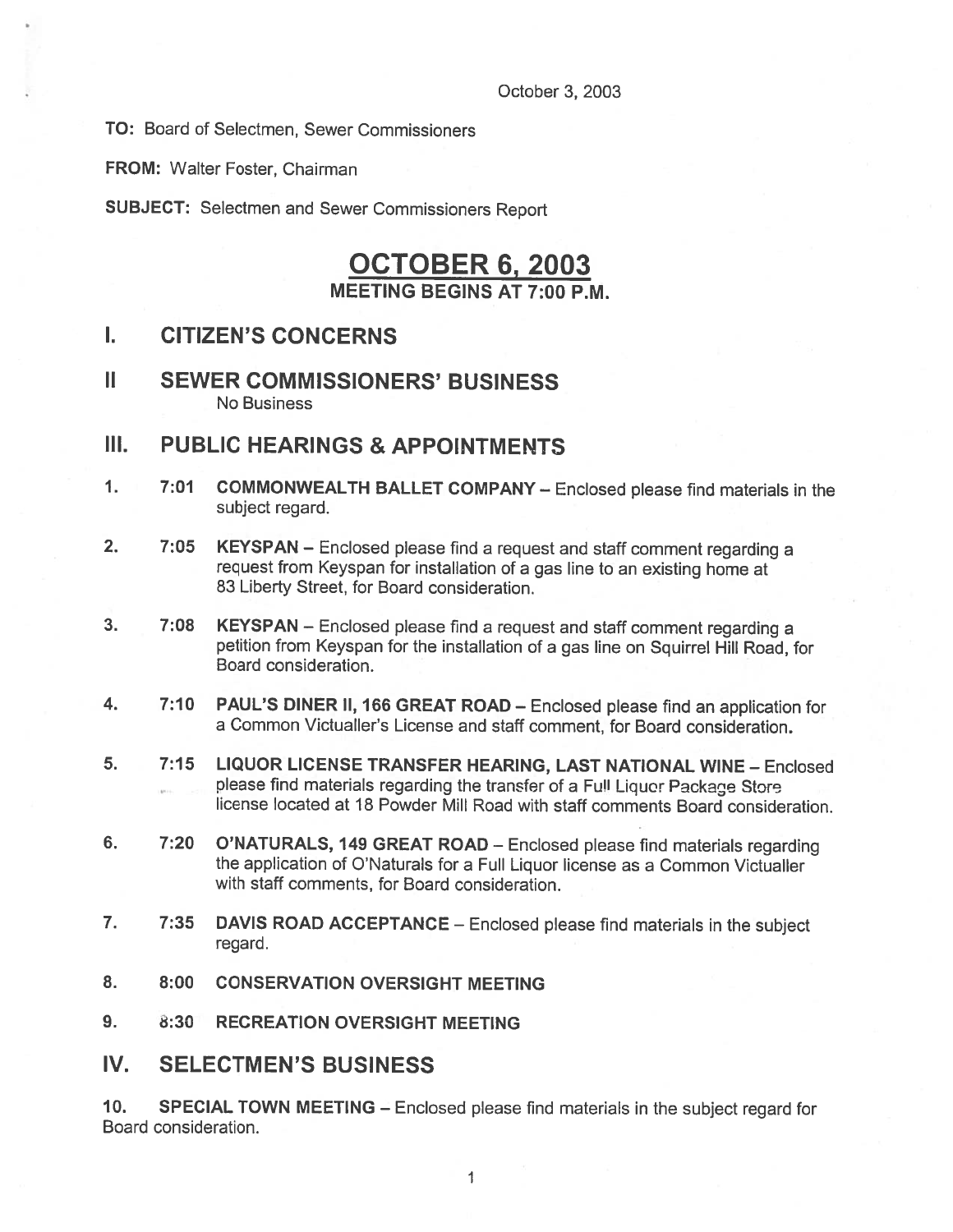11. COMMUNITY PRESERVATION COMMITTEE APPOINTMENTS — Enclosed <sup>p</sup>lease find <sup>a</sup> memo regarding outstanding appointments for Board consideration.

12. HISTORIC DISTRICT COMMISSION APPOINTMENT — Enclosed <sup>p</sup>lease find application and VCC recommendation regarding the appointment of Mr. Brian Bendig as an Alternate member of HDC with <sup>a</sup> term to expire 6/30/06.

13. BALL FIELD ADVERTISING SIGNS 2A and 27 FIELD - Ericlosed please find a memo in the subject regard from the Recreation Director for Board consideration.

14. MAISON MAISON, #5 STRAWBERRY HILL ROAD — Enclosed <sup>p</sup>lease find <sup>a</sup> reques<sup>t</sup> for permission to remain open until midnight, along with comments from the Police Chief, for Board consideration.

15. REQUEST FOR REDUCED FEE — Enclosed <sup>p</sup>lease find <sup>a</sup> confidential reques<sup>t</sup> for <sup>a</sup> reduced Transfer Station Fee for Board consideration.

### 16. OTHER BUSINESS

### V CONSENT AGENDA

17. ELIZABETH WHITE FUND, TRUSTEE VACANCY — Enclosed <sup>p</sup>lease find materials in the subject regard for Board consideration.

18. ACCEPT DONATION — Enclosed <sup>p</sup>lease find <sup>a</sup> memo from the Police Chief regarding the acceptance of an Electric Vehicle for Board consideration.

19. COUNCIL ON AGING APPOINTMENT — Enclosed <sup>p</sup>lease find Cathleen Summers' Volunteer Application and VCC recommendation for appointment to the COA, with <sup>a</sup> term to expire 6/30/04

20. DIRECTIONAL SIGN REQUEST — Enclosed <sup>p</sup>lease find <sup>a</sup> reques<sup>t</sup> for approva<sup>l</sup> of <sup>a</sup> directional sign for the South Acton Congregational Church, for Board consideration.

### **VI. TOWN MANAGER'S REPORT**

## VII EXECUTIVE SESSION

### ADDITIONAL INFORMATION

Enclosed please find additional correspondence that is strictly informational and requires no Board action.

### FUTURE AGENDAS

To facilitate scheduling for interested parties, the following items are scheduled for discussion on future agendas. This IS NOT <sup>a</sup> complete Agenda.

### October 20 SPECIAL TOWN MEETING

Nov. 3 HDC Oversight, Historical Commission Oversight, Site Plan Wetherbee Plaza extension Nov. 17 Dec. 1 &15